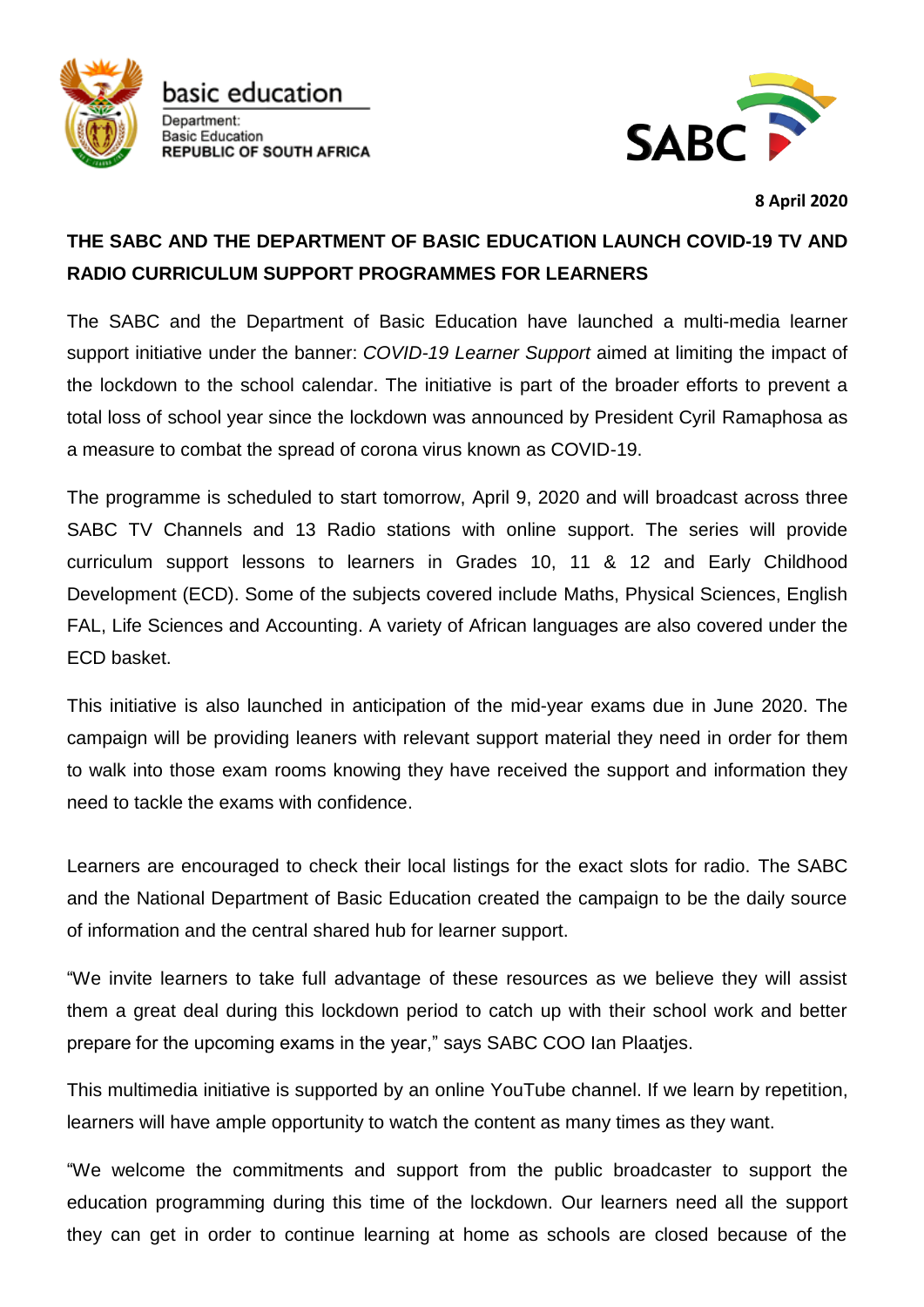coronavirus. We should all do our best to minimise the impact of the disruptions caused by the crisis brought about by the COVID-19 pandemic," said Mr Mathanzima Mweli, the Director-General of the Department of Basic Education.

## **The TV Schedule is as follows:**

- SABC 1: Mon Sun 05h00 06h00 SABC 2: Mon - Fri and 09h30 -11h00
- SABC 3: Mon Fri 06h00 07h00

## **The radio slots are as follows:**

| <b>Station</b>             | Time slot Week Day |
|----------------------------|--------------------|
| <b>Umhlobo Wenene FM</b>   | 14:30 - 15:00      |
| <b>Thobela FM</b>          | 17:00 - 18:00      |
| <b>Phalaphala FM</b>       | 13:30 - 14:00      |
| Munghana Lonene FM         | 14:30 - 15:00      |
| <b>Ukhozi FM</b>           | 21:00 - 22:00      |
| <b>Lesedi FM</b>           | $16:15 - 16:45$    |
| Ligwalagwala FM            | 09:10 - 09:40      |
| <b>Motsweding FM</b>       | 19:00 - 19:30      |
| <b>Ikwekwezi FM</b>        | 10:30 - 11:00      |
| <b>Radio Sonder Grense</b> | $19:30 - 20:00$    |
| <b>Tru FM</b>              | $09:00 - 11:00$    |
| <b>X-KFM</b>               | 09:30 - 10:00      |
| <b>Radio 2000</b>          | 11:30 - 12:00      |